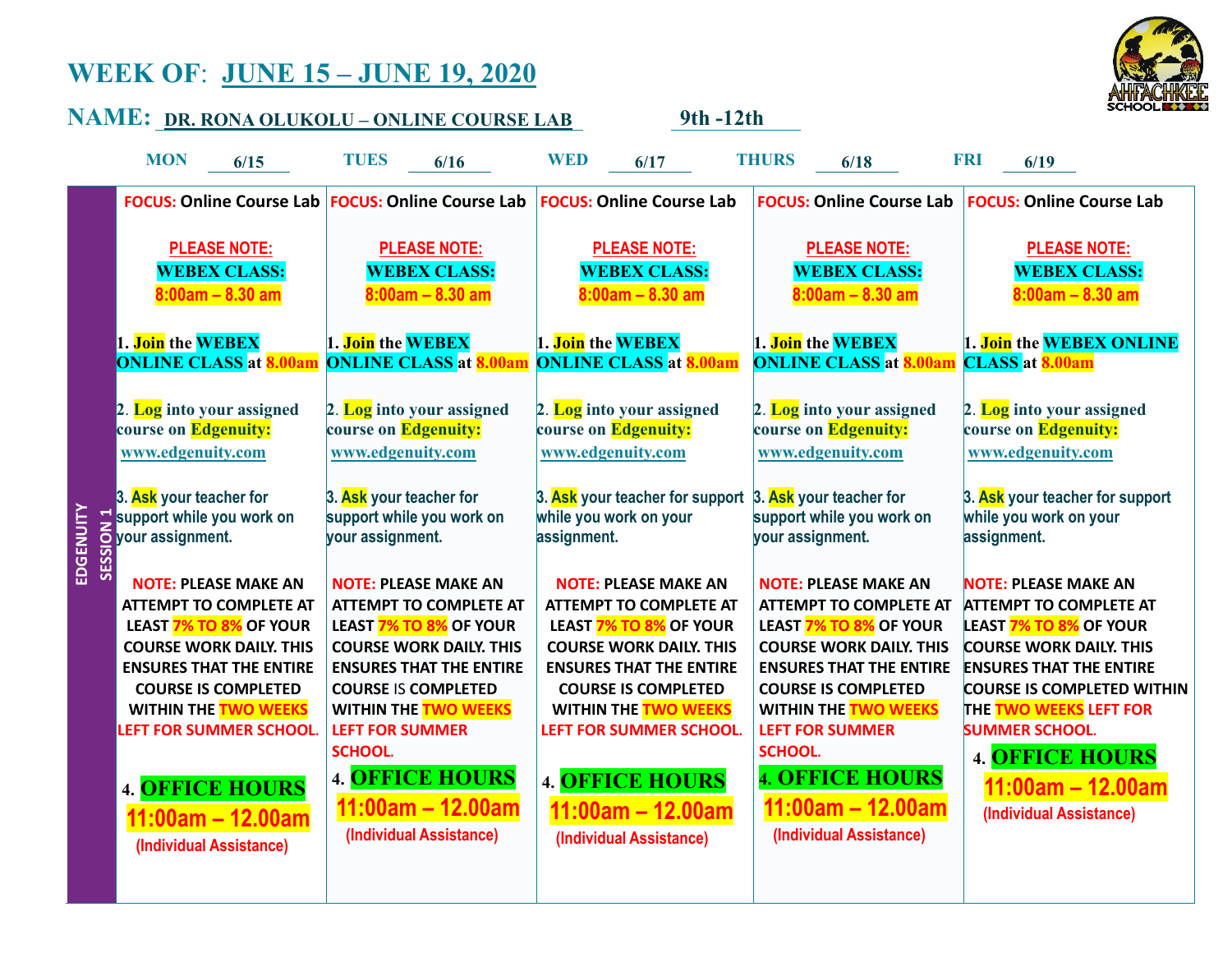|            |                                                   | <b>FOCUS: Online Course Lab FOCUS: Online Course Lab</b> | <b>FOCUS: Online Course Lab</b>                          | <b>FOCUS: Online Course Lab</b>                                    | <b>FOCUS: Online Course Lab</b>                 |
|------------|---------------------------------------------------|----------------------------------------------------------|----------------------------------------------------------|--------------------------------------------------------------------|-------------------------------------------------|
|            | <b>PLEASE NOTE:</b>                               | <b>PLEASE NOTE:</b>                                      | <b>PLEASE NOTE:</b>                                      | <b>PLEASE NOTE:</b>                                                | <b>PLEASE NOTE:</b>                             |
|            | <b>WEBEX CLASS:</b>                               | <b>WEBEX CLASS:</b>                                      | <b>WEBEX CLASS:</b>                                      | <b>WEBEX CLASS:</b>                                                | <b>WEBEX CLASS:</b>                             |
|            | $9:00am - 10.00am$                                | $9:00am - 10:00am$                                       | $9:00am - 10.00am$                                       | $9:00am - 10.00am$                                                 | $9:00am - 10:00am$                              |
|            | 1. Join the WEBEX                                 | 1. Join the WEBEX                                        | 1. Join the WEBEX                                        | 1. Join the WEBEX                                                  | 1. Join the WEBEX ONLINE                        |
|            | <b>ONLINE CLASS at 9.00am</b>                     | <b>ONLINE CLASS at 9.00am</b>                            | <b>ONLINE CLASS at 9.00am</b>                            | <b>ONLINE CLASS at 9.00am</b>                                      | <b>CLASS</b> at <b>9.00am</b>                   |
|            | 2. Log into your assigned                         | 2. Log into your assigned                                | 2. Log into your assigned                                | 2. Log into your assigned                                          | 2. Log into your assigned                       |
|            | course on Edgenuity:                              | course on Edgenuity:                                     | course on Edgenuity:                                     | course on Edgenuity:                                               | course on Edgenuity:                            |
|            | www.edgenuity.com                                 | www.edgenuity.com                                        | www.edgenuity.com                                        | www.edgenuity.com                                                  | www.edgenuity.com                               |
|            | 3. Ask your teacher for                           | 3. Ask your teacher for                                  | 3. Ask your teacher for support                          | 3. Ask your teacher for                                            | 3. Ask your teacher for support                 |
|            | Support while you work on                         | support while you work on                                | while you work on your                                   | support while you work on                                          | while you work on your                          |
|            | o your assignment.                                | your assignment.                                         | assignment.                                              | your assignment.                                                   | assignment.                                     |
| <b>SES</b> | <b>NOTE: PLEASE MAKE AN</b>                       | <b>NOTE: PLEASE MAKE AN</b>                              | <b>NOTE: PLEASE MAKE AN</b>                              | <b>NOTE: PLEASE MAKE AN</b>                                        | <b>NOTE: PLEASE MAKE AN</b>                     |
|            | <b>ATTEMPT TO COMPLETE AT</b>                     | <b>ATTEMPT TO COMPLETE AT</b>                            | <b>ATTEMPT TO COMPLETE AT</b>                            | <b>ATTEMPT TO COMPLETE AT</b>                                      | <b>ATTEMPT TO COMPLETE AT</b>                   |
|            | LEAST 7% TO 8% OF YOUR                            | LEAST 7% TO 8% OF YOUR                                   | LEAST 7% TO 8% OF YOUR                                   | LEAST 7% TO 8% OF YOUR                                             | <b>LEAST 7% TO 8% OF YOUR</b>                   |
|            | <b>COURSE WORK DAILY. THIS</b>                    | <b>COURSE WORK DAILY. THIS</b>                           | <b>COURSE WORK DAILY. THIS</b>                           | <b>COURSE WORK DAILY. THIS</b>                                     | <b>COURSE WORK DAILY. THIS</b>                  |
|            | <b>ENSURES THAT THE ENTIRE</b>                    | <b>ENSURES THAT THE ENTIRE</b>                           | <b>ENSURES THAT THE ENTIRE</b>                           | <b>ENSURES THAT THE ENTIRE</b>                                     | <b>ENSURES THAT THE ENTIRE</b>                  |
|            | <b>COURSE IS COMPLETED</b>                        | <b>COURSE IS COMPLETED</b>                               | <b>COURSE IS COMPLETED</b>                               | <b>COURSE IS COMPLETED</b>                                         | <b>COURSE IS COMPLETED WITHIN</b>               |
|            | <b>WITHIN THE TWO WEEKS</b>                       | <b>WITHIN THE TWO WEEKS</b>                              | <b>WITHIN THE TWO WEEKS</b>                              | <b>WITHIN THE TWO WEEKS</b>                                        | THE TWO WEEKS LEFT FOR                          |
|            | LEFT FOR SUMMER SCHOOL.<br><b>4. OFFICE HOURS</b> | LEFT FOR SUMMER SCHOOL.<br><b>4. OFFICE HOURS</b>        | <b>LEFT FOR SUMMER SCHOOL.</b><br><b>4. OFFICE HOURS</b> | <b>LEFT FOR SUMMER</b><br><b>SCHOOL.</b><br><b>4. OFFICE HOURS</b> | <b>SUMMER SCHOOL.</b><br><b>4. OFFICE HOURS</b> |
|            | 11:00am - 12.00am                                 | $11:00am - 12.00am$                                      | $11:00am - 12.00am$                                      | $11:00am - 12.00am$                                                | $11:00am - 12.00am$                             |
|            | (Individual Assistance)                           | (Individual Assistance)                                  | (Individual Assistance)                                  | (Individual Assistance)                                            | (Individual Assistance)                         |
|            |                                                   |                                                          |                                                          |                                                                    |                                                 |

**EDGENUITY**